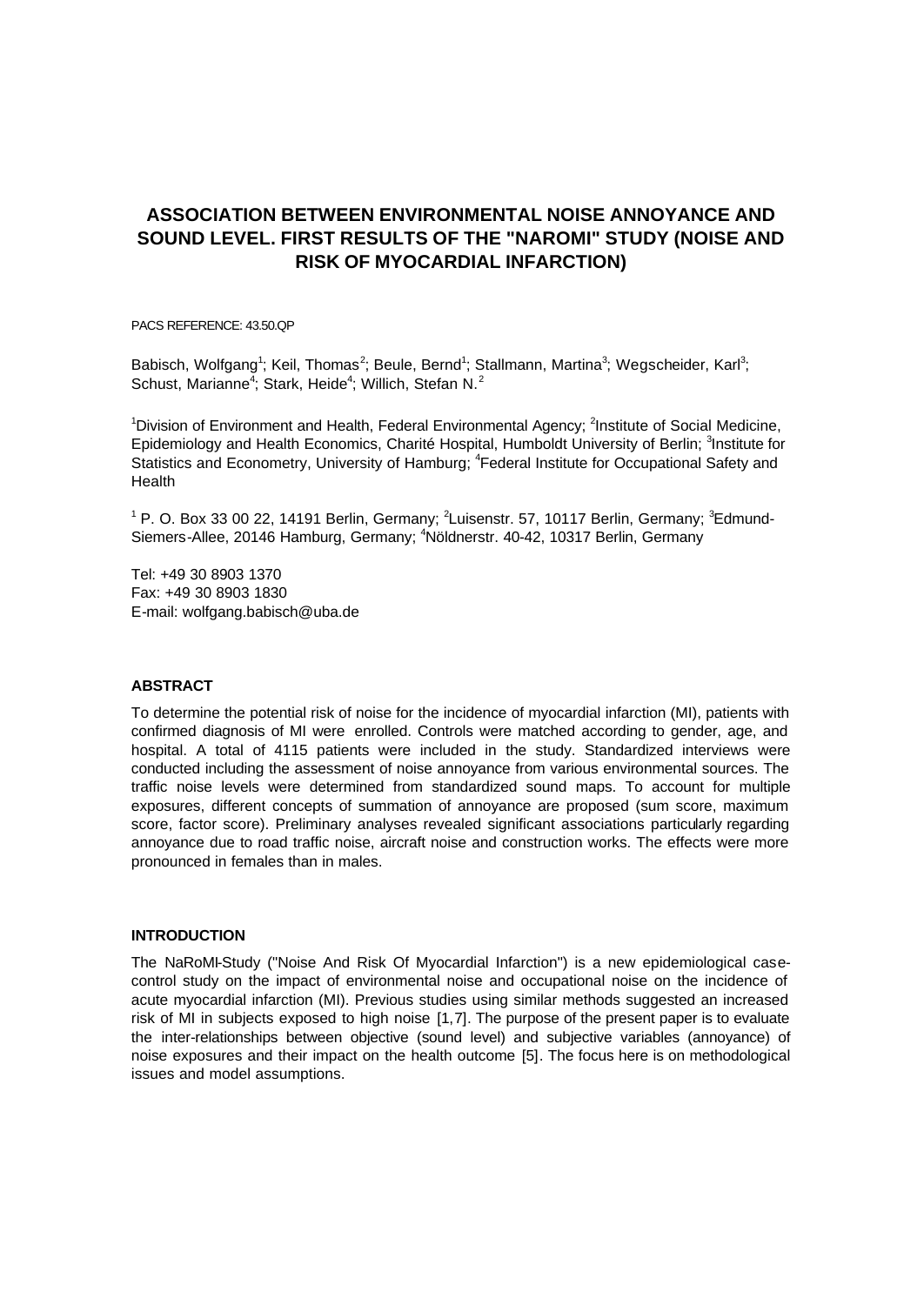## **METHODS**

Consecutive patients admitted to 32 major hospitals in Berlin with confirmed diagnosis of MI were enrolled from 1998 to 2001. Their objective (sound level) and subjective (annoyance) noise exposure was assessed using noise maps of the city authorities and standardised questionnaires. The noise exposure of the cases was compared with that of control patients from the trauma and general surgery departments of the same hospitals (diagnoses supposedly not related to the exposure). Cases and controls were matched according to age, gender and hospital (case:control ratio for men 1:1, for women 1:2). Statistical calculations were carried out using the software package SPSS 9.0.

Among the total of 4115 study participants (age: 20-69 yrs) were 74% males (mean age 56.1 yrs,  $SD = 8.5$ ) and 26% females (mean age 57.7 yrs,  $SD = 8.7$ ). All of the following calculations refer to a reduced study sample size of N=4006, where non-missing values were available for all variables considered, to make all results directly comparable.

The traffic noise levels (average A-weighted sound pressure level) as determined from noise maps were calculated with reference to the most affected facades of the dwellings ("immission level") for day (6-22 h) and night (22-6 h). The noise maps were established in accordance with German standards on the basis of traffic counts (RLS90, Schall09). The sound levels ranged from ≤60 to 79 dB(A) during day and ≤50 to 73 dB(A) during night. All major streets with approx. >6000 vehicles per day or tram lines (no bonus considered in the analyses) were explicitly assessed by the traffic authorities. Streets with less traffic volume were primarily categorised as "quiet" (approx. <60 dB(A), not measured). This applied to 59% of the study sample and reflected the common noise distribution in a random sample of addresses [17]. However some of the measured streets were also found to have lower day/night immission levels i.e. below 60/50 dB(A). A distinction was made in the analyses between the two groups. To account for other transportation noise, dichotomous variables were assessed, so that subjects who lived within the 60 dB(A) contours ("q=3") around airports or near railway lines were indicated.

Personal interviews were carried out in the hospitals. Environmental noise annoyance was determined using 5-point scales of which the anchor points were verbalised ("Considering the last years, how much were you disturbed by xnoise at home";  $1=$  not disturbed a all,  $5=$  very disturbed) [6]. Eight noise sources around and in the subject's homes were considered. These included: road traffic noise, aircraft noise, railway noise (including tram), noise from construction works, commercial noise (including noise from industries), impact noise (from neighbours), other indoor noises and other outdoor noises. The items were administered in two blocks referring to disturbances during the day and the night. The German version of Weinstein's 21-item scale was applied to assess (subjective) noise sensitivity [19]. Mean values were calculated (0 = lowest,  $5 =$ highest).

## **RESULTS**

*Table 1* gives the distribution of day and night sound levels. *Table 2* gives distributions of noise annoyances due to different sources. Analyses revealed that noise sensitivity clearly showed a normal distribution (no figure). The distributions of sound levels were in accordance with other investigations carried out in Germany [17]. Approx. 16% of the subject's homes were exposed to sound levels of more than 65 dB(A) during day, which has been discussed as a threshold of an increase in risk of cardiovascular disorders [2]. Most annoyance reactions were due to road traffic noise. The number of subjects "highly" annoyed (categories 4+5) during day and night were 13.5% and 7.6%, respectively. These numbers are slightly lower than the average figures for Germany [17].

*Table 1:* Distribution of sound levels [%]

| Period |                 |    | Sound level category [dB(A)] |       |  |  |
|--------|-----------------|----|------------------------------|-------|--|--|
| Day    | 60 not measured | 60 | 61-65                        | 66-70 |  |  |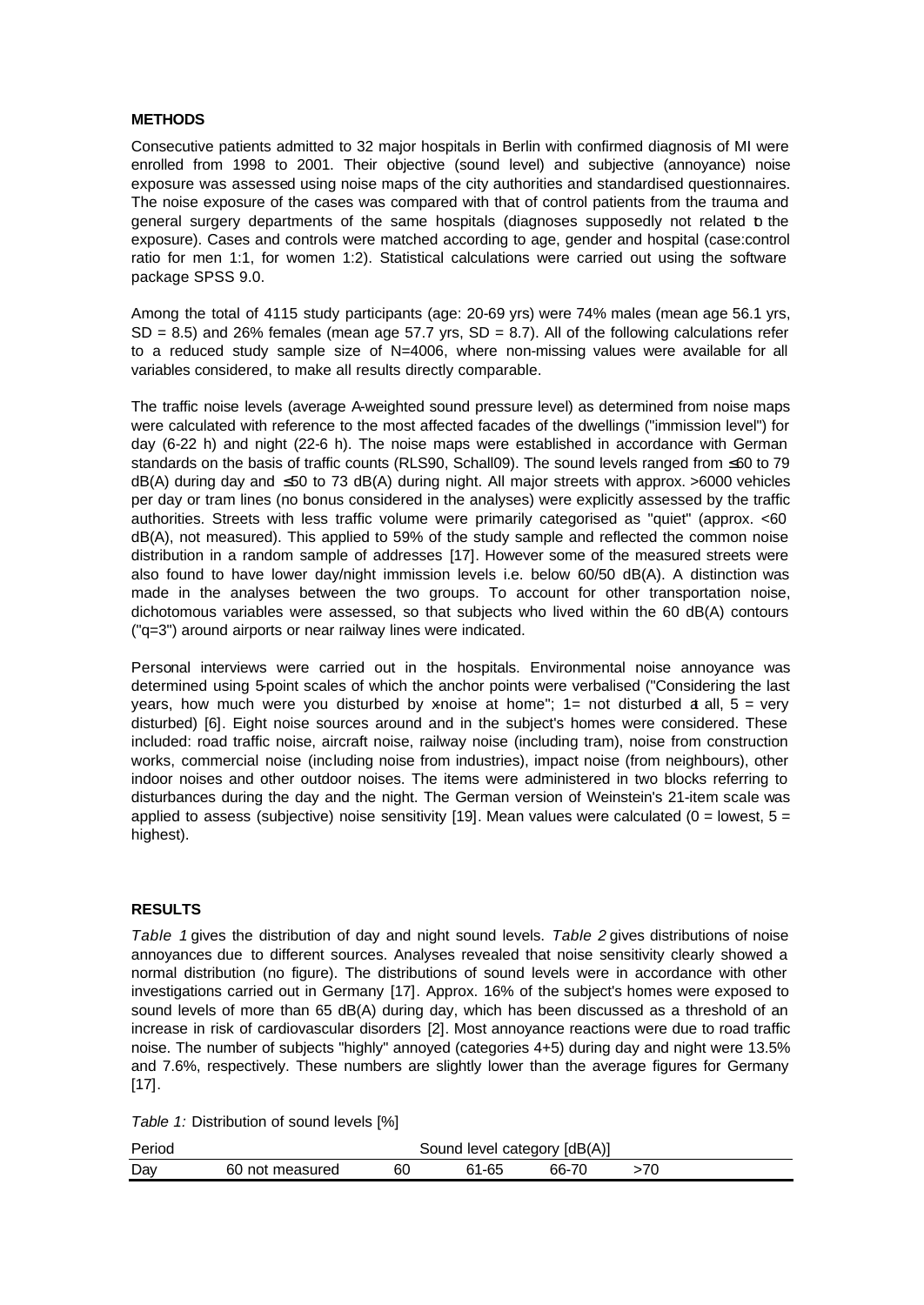|       | 59.0            | 13.4 | 11.6      | 10.5  | 5.6   |     |  |
|-------|-----------------|------|-----------|-------|-------|-----|--|
| Night | 50 not measured | 50   | $51 - 55$ | 56-60 | 61-65 | >65 |  |
|       | 59.0            | 6.1  | 11        | 10.8  | 9.4   | 3.4 |  |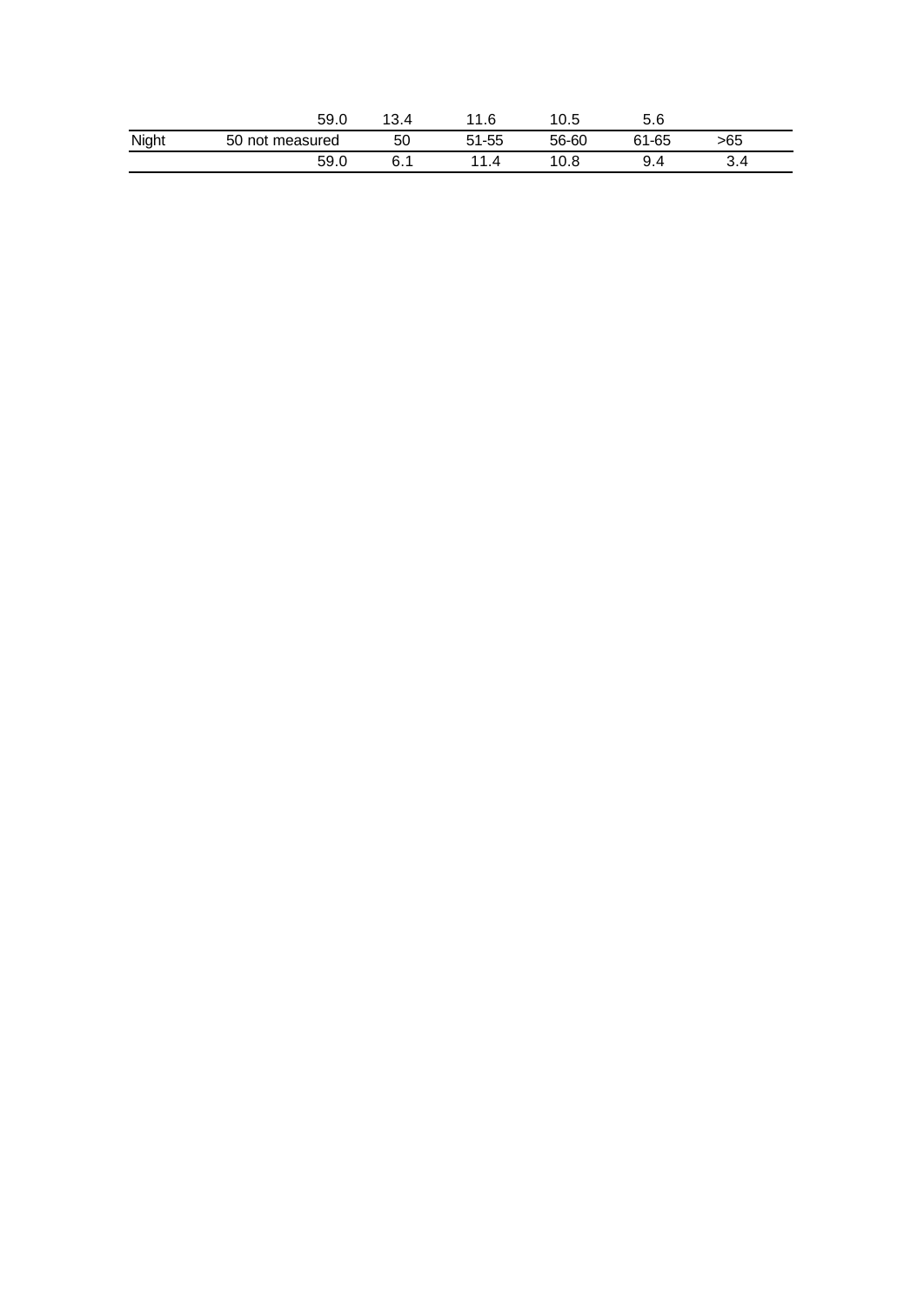| Noise source          | Annoyance category [5-point scale] |      |      |               |     |  |  |
|-----------------------|------------------------------------|------|------|---------------|-----|--|--|
|                       | 1                                  | 2    | 3    | 4             | 5   |  |  |
| Day                   |                                    |      |      |               |     |  |  |
| Road traffic noise    | 45.4                               | 24.3 | 16.8 | 7.5           | 6.0 |  |  |
| Aircraft noise        | 63.3                               | 20.7 | 8.5  | 3.6           | 3.9 |  |  |
| Railway noise         | 83.8                               | 9.2  | 4.0  | 1.8           | 1.2 |  |  |
| Construction noise    | 73.1                               | 9.7  | 7.2  | 5.1           | 4.9 |  |  |
| Commercial noise      | 90.1                               | 4.5  | 3.0  | 1.5           | 0.9 |  |  |
| Outdoor noise (other) | 68.7                               | 17.9 | 6.7  | 3.7           | 3.1 |  |  |
| Impact noise          | 73.7                               | 12.8 | 6.6  | 4.0           | 2.9 |  |  |
| Indoor noise (other)  | 71.9                               | 15.3 | 6.7  | 3.3           | 2.7 |  |  |
| Night                 |                                    |      |      |               |     |  |  |
| Road traffic noise    | 73.4                               | 11.6 | 7.4  | 4.1           | 3.5 |  |  |
| Aircraft noise        | 88.2                               | 6.7  | 2.5  | 1.4           | 1.1 |  |  |
| Railway noise         | 91.0                               | 5.0  | 2.4  | 1.0           | 0.6 |  |  |
| Construction noise    | 96.9                               | 1.2  | 0.8  | 0.7           | 0.4 |  |  |
| Commercial noise      | 95.2                               | 1.7  | 1.1  | 1.1           | 0.8 |  |  |
| Outdoor noise (other) | 84.3                               | 8.3  | 3.9  | 1.9           | 1.6 |  |  |
| Impact noise          | 88.5                               | 5.5  | 3.0  | $1.5^{\circ}$ | 1.5 |  |  |
| Indoor noise (other)  | 83.7                               | 9.4  | 3.8  | 1.8           | 1.3 |  |  |

*Table 2:* Distribution of noise annoyance [%]

The associations between sound level (road traffic) and noise annoyances are given in *Table 3* (mean value of the annoyance ratings in each noise category). Non-parametric tests ("Kruskal-Wallis") and analyses of variance (F-Test, "Anova") were carried out, to test for group differences (sound level categories) and linear trends (continuous sound level readings). As expected, of the sources other than road traffic noise, aircraft noise, indoor noise and other outdoor noise did not show any systematic association with the traffic noise level. However, significant statistical tests revealed that noise annoyances from railways, construction works, commercial activities and industry, and impact noise increased with increasing sound level. The finding regarding impact noise is puzzling. The other findings, however, may be explained by the fact that these noises are partly determined by traffic-related activities (the traffic noise level includes sound from trams, commercial noise includes noise from transportation, e.g. trucks), or come from the streets (e.g., road works).

As far as the relationship of a trend between traffic noise level and annoyance due to road traffic is concerned, the mean annoyance in the primarily "quiet" areas (no measurements taken) was lower than that in the quietest areas, where measurements of the sound level were actually taken (60/50 dB(A)). This supports the basic assumption that the sound level in the non-measured areas was as to be expected, lowest. Sound level and annoyance due to traffic noise usually show a monotonically increasing relationship [11]. Regarding annoyance from other noise sources, the two lowest categories did not differ substantially. However, annoyance due to aircraft noise was highest in the group least exposed to road traffic noise. This may be due to the fact that particularly suburban areas were affected the major Berlin airport.

The association between noise sensitivity and sound level is also given in *Table 3*. The parametric test for a linear trend revealed an inverse association of decreasing noise sensitivity with increasing sound level. This may be due to self-selection, in the highest exposure group. Noise sensitive subjects may have tended to move out of these areas. However, the non-parametric test for group differences did not quite reach the statistical significance.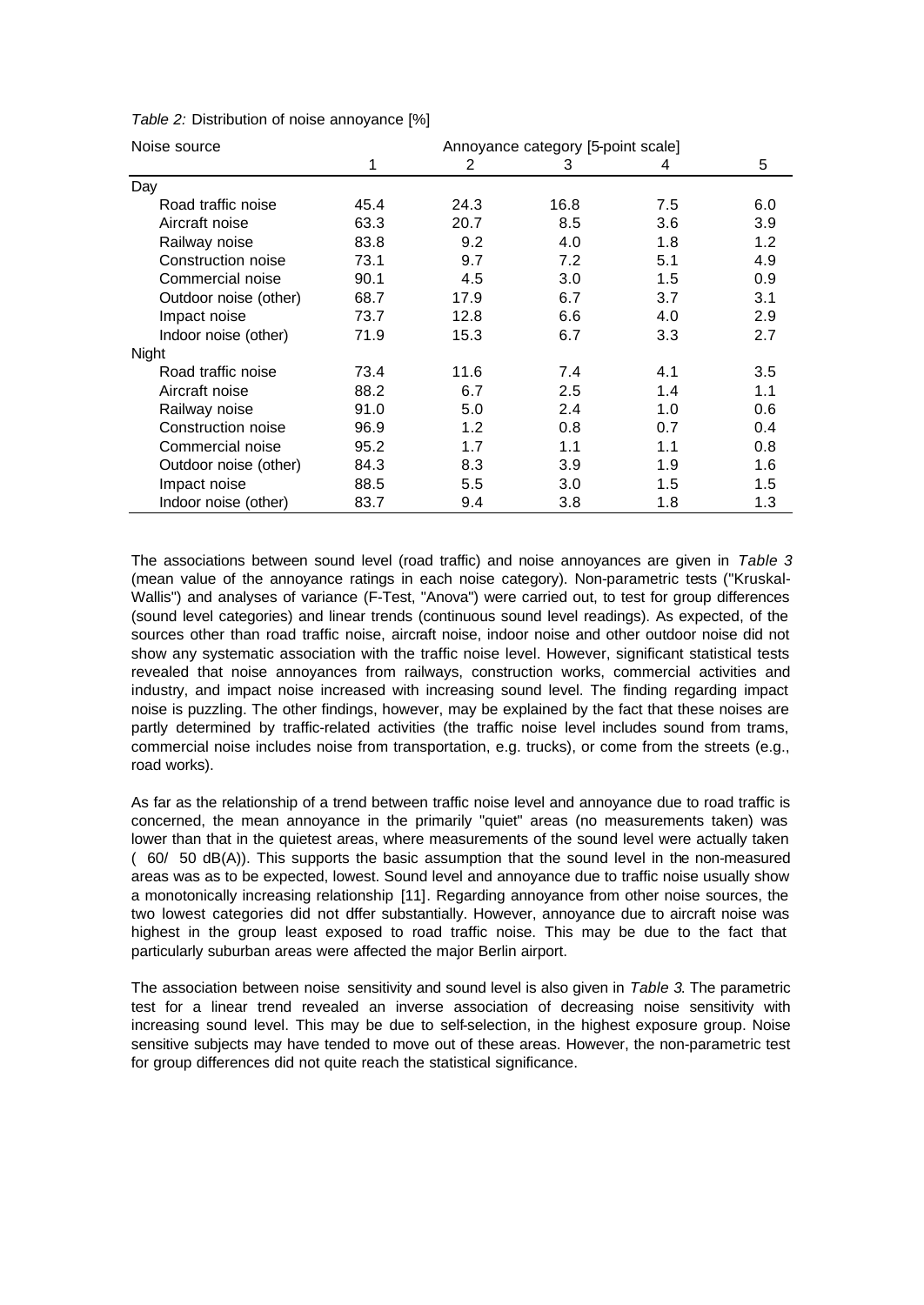|               |                   |                              |      |       |       |       |             | Significance <sup>1)</sup>                                                                                                                                                                                                                                                                                            |
|---------------|-------------------|------------------------------|------|-------|-------|-------|-------------|-----------------------------------------------------------------------------------------------------------------------------------------------------------------------------------------------------------------------------------------------------------------------------------------------------------------------|
| Noise source  |                   | Sound level category [dB(A)] |      |       |       |       | Group/Trend |                                                                                                                                                                                                                                                                                                                       |
| Day           | 60 not measured   |                              | 60   | 61-65 | 66-70 | >70   |             |                                                                                                                                                                                                                                                                                                                       |
|               | Road              | 1.79                         | 2.04 | 2.32  | 2.78  | 2.72  |             | *** $ $ ***                                                                                                                                                                                                                                                                                                           |
| Air           |                   | 1.68                         | 1.58 | 1.61  | 1.59  | 1.59  |             | / n.s.                                                                                                                                                                                                                                                                                                                |
|               | Rail              | 1.25                         | 1.22 | 1.31  | 1.37  | 1.46  |             | ***<br>$1***$                                                                                                                                                                                                                                                                                                         |
|               | Construction      | 1.55                         | 1.54 | 1.73  | 1.70  | 1.58  |             | **<br>/ n.s.                                                                                                                                                                                                                                                                                                          |
|               | Commercial        | 1.16                         | 1.22 | 1.16  | 1.29  | 1.29  |             | *** $/*$                                                                                                                                                                                                                                                                                                              |
|               | Outdoor (other)   | 1.55                         | 1.54 | 1.56  | 1.50  | 1.57  |             | n.s./ n.s.                                                                                                                                                                                                                                                                                                            |
|               | Impact            | 1.46                         | 1.51 | 1.51  | 1.53  | 1.74  |             | ** $1***$                                                                                                                                                                                                                                                                                                             |
|               | Indoor (other)    | 1.46                         | 1.57 | 1.57  | 1.54  | 1.51  |             | $***$<br>/ n.s.                                                                                                                                                                                                                                                                                                       |
|               | Noise sensitivity | 2.86                         | 2.81 | 2.85  | 2.82  | 2.75  |             | n.s.'                                                                                                                                                                                                                                                                                                                 |
| Night         | 50 not measured   |                              | 50   | 51-55 | 56-60 | 61-65 | >65         |                                                                                                                                                                                                                                                                                                                       |
|               | Road              | 1.37                         | 1.44 | 1.62  | 1.72  | 2.07  | 1.82        | *** $/*$                                                                                                                                                                                                                                                                                                              |
| Air           |                   | 1.22                         | 1.14 | 1.22  | 1.17  | 1.16  | 1.21        | n.s./ n.s.                                                                                                                                                                                                                                                                                                            |
|               | Rail              | 1.14                         | 1.09 | 1.19  | 1.16  | 1.19  | 1.27        | * $/$ **                                                                                                                                                                                                                                                                                                              |
|               | Construction      | 1.06                         | 1.01 | 1.06  | 1.07  | 1.15  | 1.04        | *** $/*$                                                                                                                                                                                                                                                                                                              |
|               | Commercial        | 1.09                         | 1.12 | 1.12  | 1.09  | 1.14  | 1.22        | $n.s./$ *                                                                                                                                                                                                                                                                                                             |
|               | Outdoor (other)   | 1.27                         | 1.29 | 1.31  | 1.30  | 1.26  | 1.42        | n.s./ n.s.                                                                                                                                                                                                                                                                                                            |
|               | Impact            | 1.19                         | 1.20 | 1.27  | 1.22  | 1.31  | 1.29        | * $\frac{1}{2}$ $\frac{1}{2}$ $\frac{1}{2}$ $\frac{1}{2}$ $\frac{1}{2}$ $\frac{1}{2}$ $\frac{1}{2}$ $\frac{1}{2}$ $\frac{1}{2}$ $\frac{1}{2}$ $\frac{1}{2}$ $\frac{1}{2}$ $\frac{1}{2}$ $\frac{1}{2}$ $\frac{1}{2}$ $\frac{1}{2}$ $\frac{1}{2}$ $\frac{1}{2}$ $\frac{1}{2}$ $\frac{1}{2}$ $\frac{1}{2}$ $\frac{1}{2}$ |
|               | Indoor (other)    | 1.26                         | 1.27 | 1.32  | 1.28  | 1.35  | 1.30        | n.s./ n.s.                                                                                                                                                                                                                                                                                                            |
| $\sim$ $\sim$ | Noise sensitivity | 2.86                         | 2.80 | 2.84  | 2.85  | 2.82  | 2.67        | n.s.'                                                                                                                                                                                                                                                                                                                 |

*Table 3:* Association between sound level and noise annoyance [mean category score]

<sup>1)</sup> Group: Kruskal-Wallis-Test, Trend: F-Test (Anova); \* p<0.05, \*\*p<0.01, \*\*\*p<0.001, n.s.=not significant; (2-tailed)

Correlation analyses (Non-parametric Spearman test) give some deeper insight into the interrelationships between the exposure variables. Corresponding with the results of the analysis of variance, the correlation coefficients between the road traffic noise level and traffic noise annoyance was  $r=+0.27$  (day) and  $r=+0.20$  (night). The smaller coefficient regarding the night can be explained by the fact that bedrooms might not have been situated on the noisiest side of the buildings. The correlation coefficients of any of the other noise annoyances and traffic noise level ranged between r=-0.04 (aircraft noise) and r=+0.07 (railway noise). The sound level-related variables identifying areas exposed to aircraft noise (day: r=+0.36; night: r=+0.24) and railway noise (day: r=+0.24; night: r=+0.13) showed significant associations with the corresponding source-specific annoyance variables. Only minor correlations were found between these variables with other sources of noise annoyance (the highest was  $|r|=0.06$ ). All these results confirm the validity of the noise assessment in our study.

Inter-correlations between annoyance variables revealed correlation coefficients between road traffic noise (the primary focus of the present analyses) and other environmental noise sources ranging between  $r=+0.16$  and  $r=+0.24$  (day) and  $r=+0.13$  and  $r=+0.27$  (night). This may partly be an effect of the use of test batteries, where the subjects adjust their individual rating levels to the answer given in the first item of the list. The first item in the list could play a crucial role in this respect, being a kind of reference for all the following ratings in making answers consistent relative to one another within subjects. The issue may be relevant when sum scores are calculated and then compared between subjects, particularly when the first item of the list is relevant for some subjects but not for others. Noise sensitivity was associated with all annoyance items in the study sample and correlation coefficients ranged from r=+0.09 (rail) to r=+0.27 (road).

#### **CONCLUSIONS**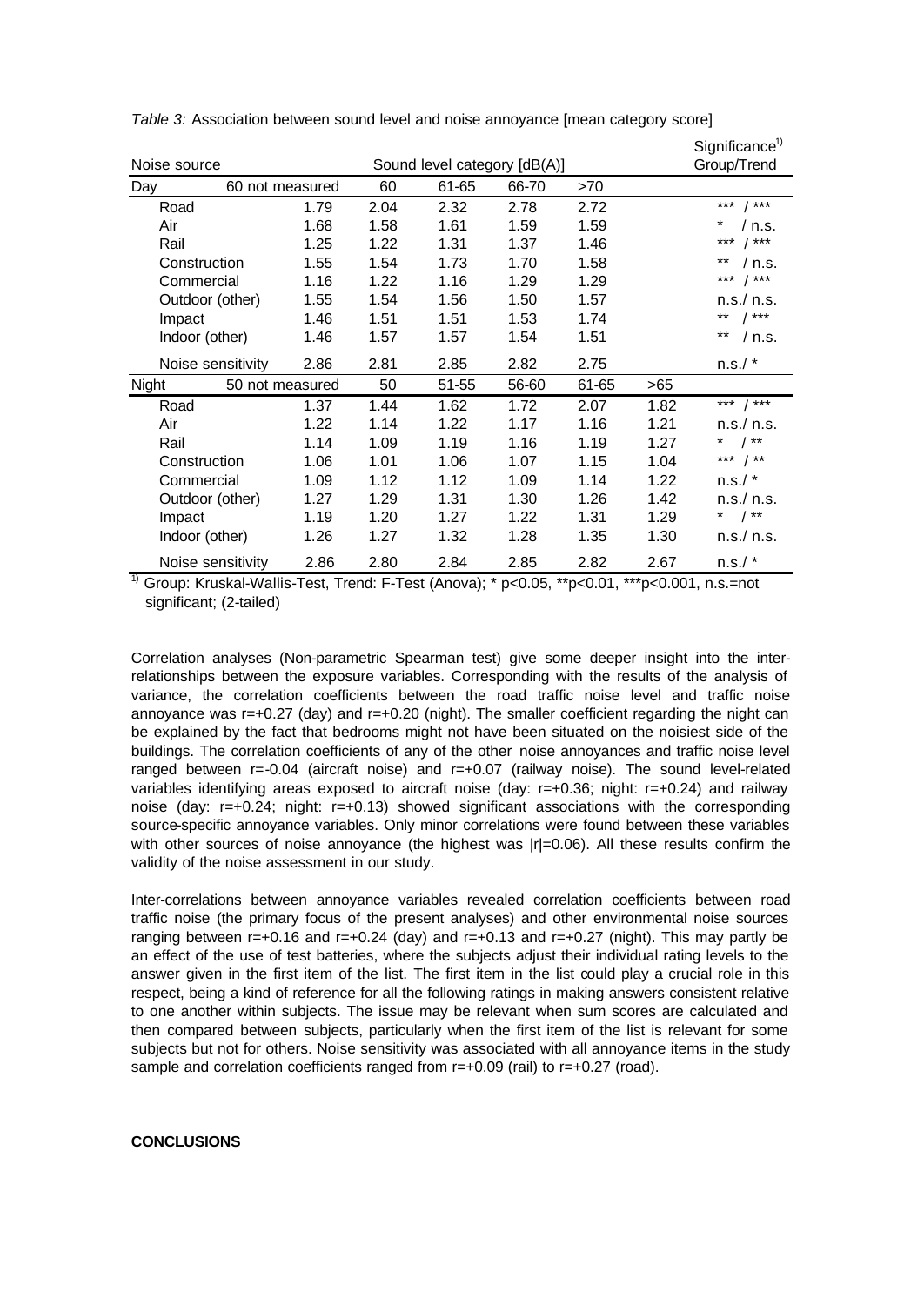The results of the relationships between sound level and annoyance give confidence in the validity of the assessment of noise in the NaRoMi-Study. The road traffic noise level was taken from noise maps of the City of Berlin. A monotone relationship between the sound level outdoors and the annoyance due to traffic noise was found across all sound level categories, as usually found in social surveys [11]. Total annoyance, in principle, may not be determined by the sum of annoyance ratings of single noise sources due to masking and interaction [4,8,10,13]. This holds also true for the combination of day and night annoyances [18]. On the other hand, source-specific annoyance ratings often tend to be higher in the presence of other noise sources [14]. Regarding possible health effects the whole issue was not studied systematically before. To account for multiple sources of noise annoyance in the logistic regression models on environmental determinants of MI incidence the following four concepts are suggested.

Firstly, all annoyance items can be introduced simultaneously. The advantage is that sourcespecific interpretations are possible. All variables would then contest with each other in the prediction of the health effect. Each variable acts as a possible confounder for the other. The model would be adequate in this respect, since we know that different noise sources cause different annoyance reactions for the same sound level. It would be interesting to see whether different noise sources cause different health effects for the same level of annoyance. Due to collinear effects between day and night annoyances, it may not be possible to have both sourcespecific items in the model at the same time. However, day and night annoyances referring to the same source can be combined to one factor before being introduced into the model together with the other annoyance factors.

Secondly, the sum-score of all day annoyances, night annoyances or total annoyances can be calculated. The advantage of this concept is that the statistical models rely on less degree of freedom than the models including all single annoyance items. On the other hand, serious annoyances may be "played down" by the averaging procedure when other noise sources are not relevant for the individual (For example, 8 noise sources considered: "Are ratings of 1x5 + 7x1 the same as 5x2 + 2x1 with regard to health effects?").

Thirdly, the maximum annoyance (day, night, or in total) can be calculated as a determinant of possible health effects. The idea behind this is, that it would not matter what the cause of the annoyance is. If someone is annoyed by at least one source of noise, it may indicate psychological distress that may affect physiological health. Annoyance in this concept is viewed as a state of expressed discomfort - regardless of what type of noise. However, the max-score concept would not consider the impact of combined noise sources on the health outcome.

A fourth concept, which is similar to the second, is to treat factor scores of a rotated factor analyses as predictors in the model. The factor scores would account for inter-relations between the single annoyance variables before entered into the model. The effects of the orthogonal variables would be primarily independent of one another. This concept may be most effective for hypothesis testing because the new variables (factors) consider the correlations between the single variables within subjects, thus accounting for the differences of individual rating niveaus. However, the factors may be difficult to interpret in terms of their content and their numerical value and therefore may be less informative for noise policy.

Subjective noise sensitivity was shown to be elated to personality factors such as depressed mood, negative affectivity, neuroticism, or vulnerability to stressors in general, that may affect health [3,9,12,15,16]. When it is a predictor of MI incidence and correlated with noise annoyance, there may be some conceptional concern about having both simultaneously in the model. This is even more an issue if all three - sound level, annoyance and noise sensitivity - are treated together in one model. If prediction is the key issue of the study, this would be a minor problem. However, if hypothesis testing is the main issue of a study, the effects of partialling out these variables may be difficult to interpret. (For example, what would be the meaning of the residual of the annoyance variable, if its partial components of sound level and noise sensitivity are "subtracted"? Would it still reflect the annoyance assessed in social surveys, of which we want to know how it is related to health?) The main analyses of the NaRoMi study on the association between noise exposure and incidence of myocardial infarction are in progress and will be available in the near future.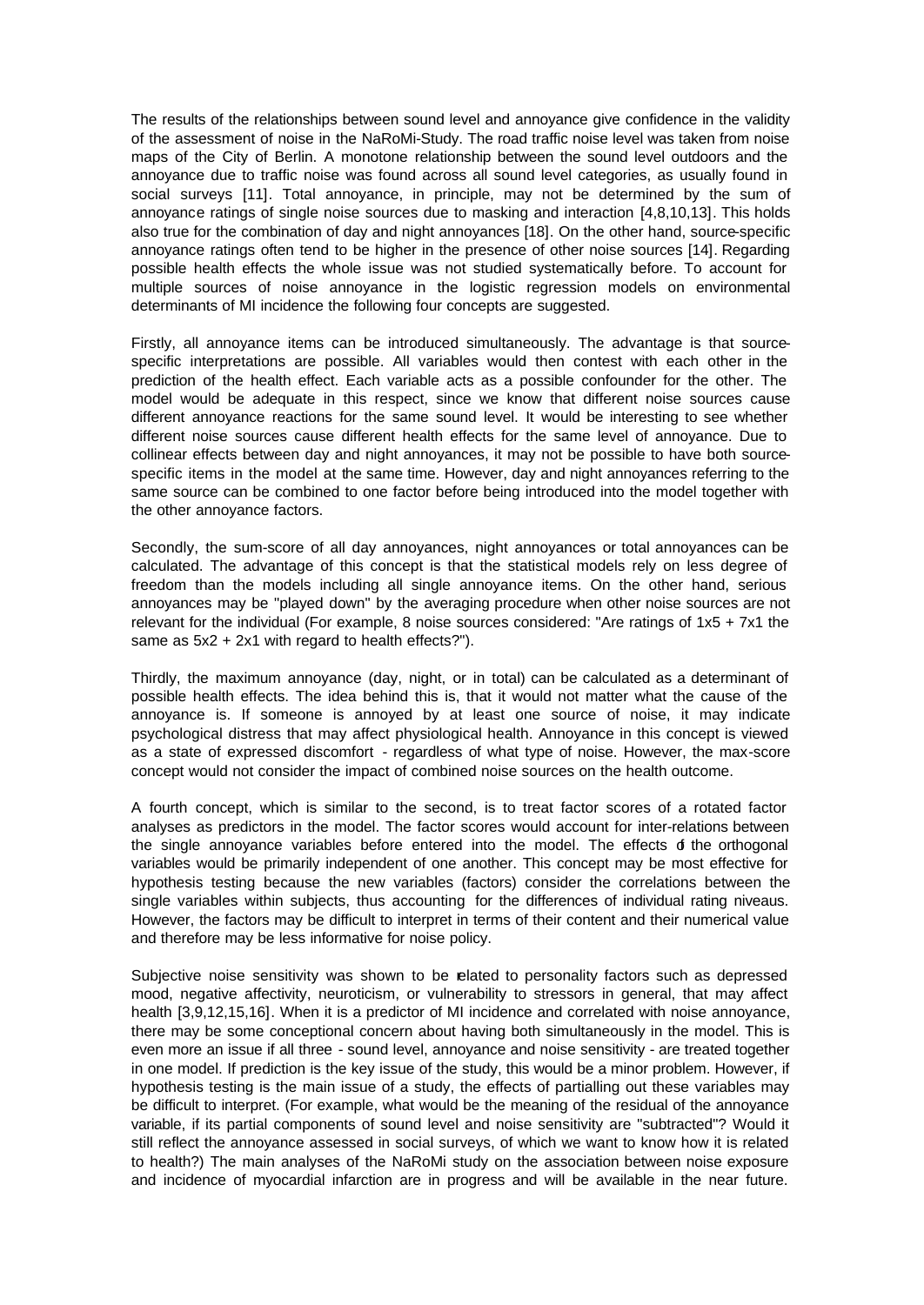Detailed results with regard to the different concepts discussed above will be presented at the EAA conference.